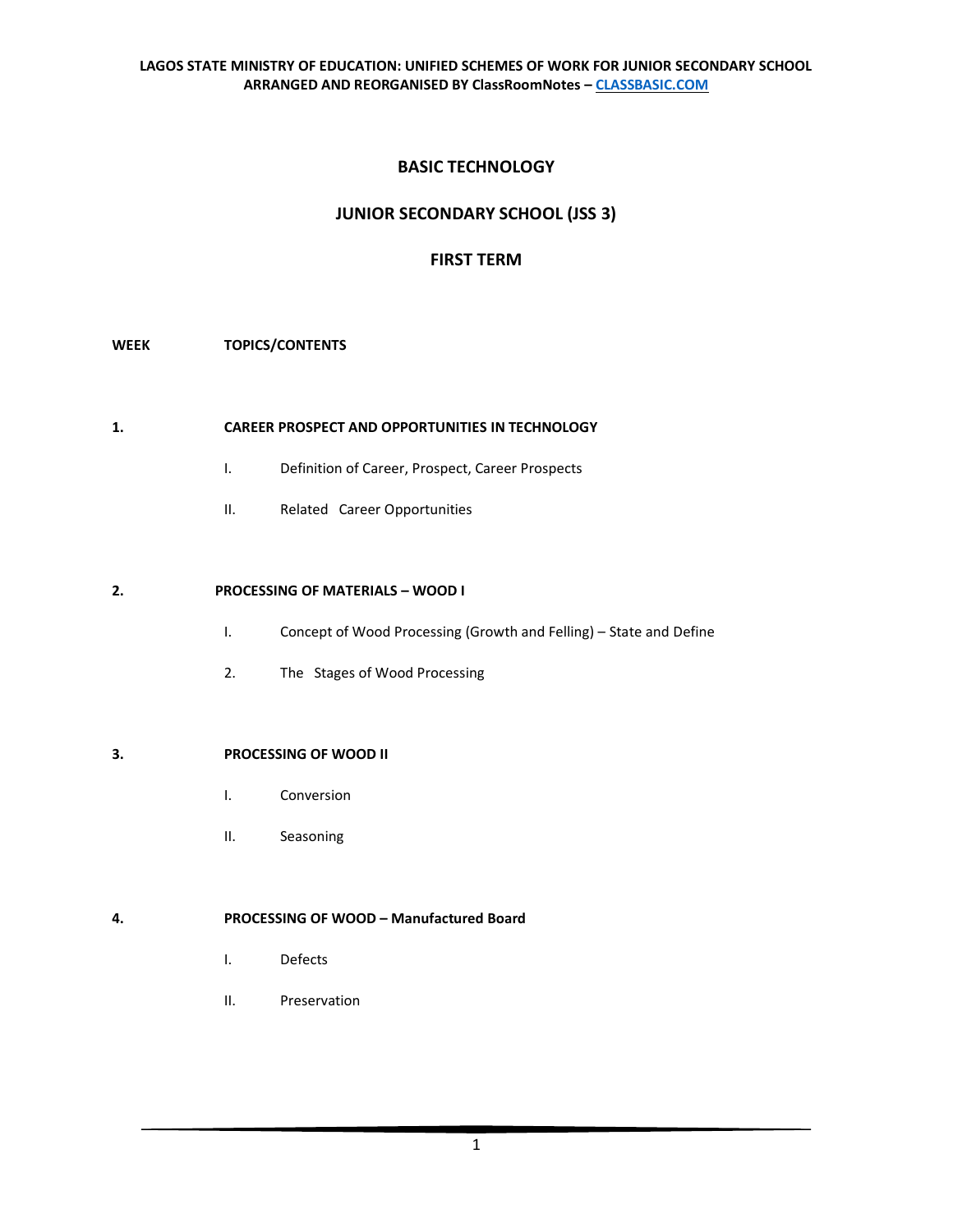#### **5. PROCESSING OF MATERIALS – METHODS**

Alloys – Definition, Types, Properties and Uses

### **6. PROCESSING OF MATERIALS – CERAMICS AND GLASS**

Methods, Production and Uses

### **PLASTICS AND RUBBER**

- I. Methods of Processing Plastics and Rubber
- II. Uses

# **7. DRAWING PRACTICES (PICTORIAL DRAWING) – ISOMETRIC DRAWING**

- I. Definition
- II. Construction of Simple Objects

### 8. DRAWING PRACTICES – OBLIQUE DRAWING

- I. Definition
- II. Types
- III. Construction of Simple Objects

# **9. PERSPECTIVE DRAWING**

- I. Definition
- II. One Point Perspective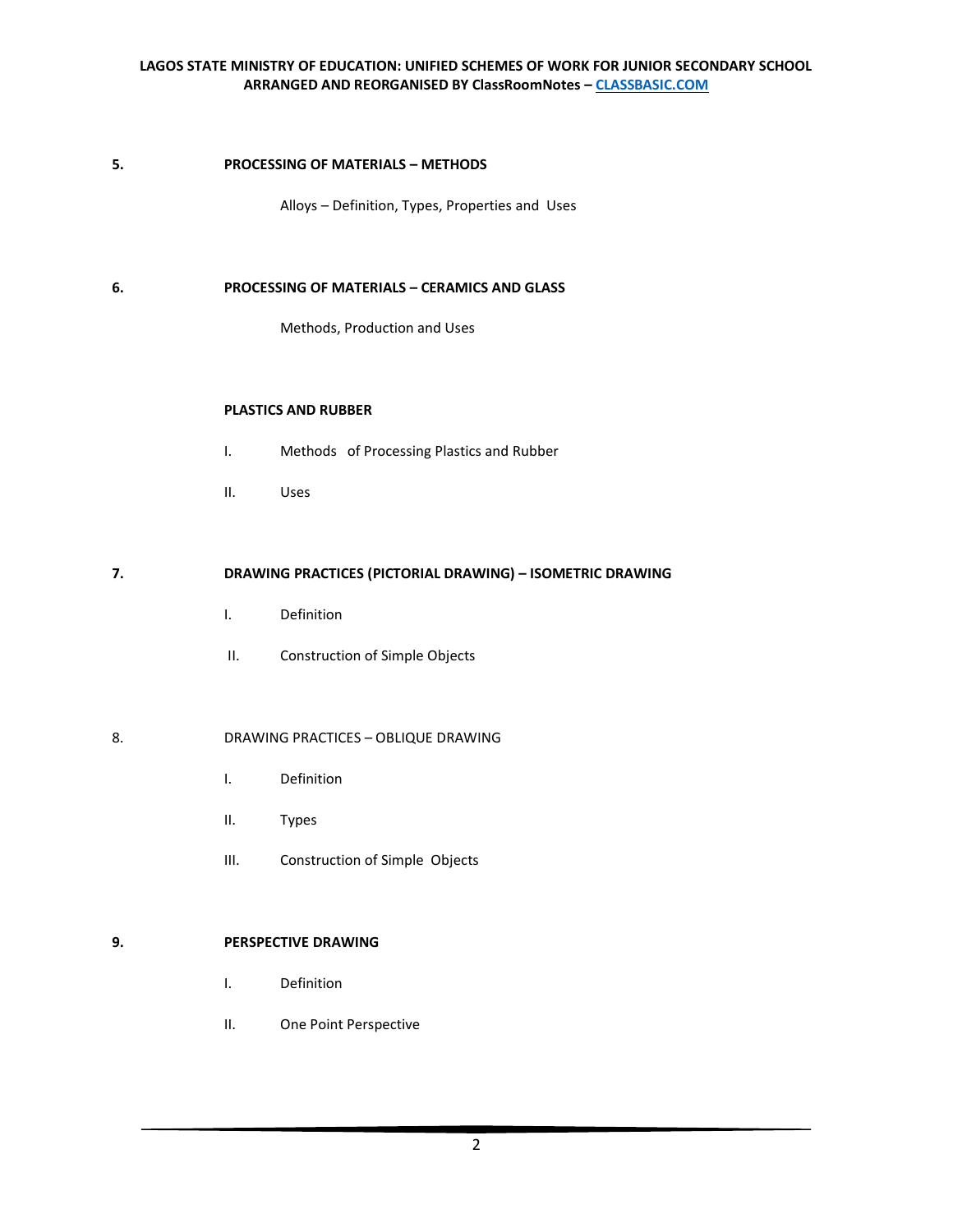## **10. ORTHOGRAPHIC PROJECTION**

- I. Definition
- II. Types ( $1<sup>st</sup>$  and  $3<sup>rd</sup>$  angle)
- III. Drawing of Orthographic Views of Simple Objects
- IV. Dimension Technique

### **11. SCALE AND SCALE DRAWING**

- I. Definition (Define Enlargement and Reduction)
- II. Types (Identify Enlargements Ratio and Reduction Ratio)
- III. Scale Drawing

## **12. SIMPLE BLUE PRINT READING**

- I. Simple Details of a Building Plan
- II. Common Symbols used and their Interpretation

# **13. REVISION AND EXAMINATION**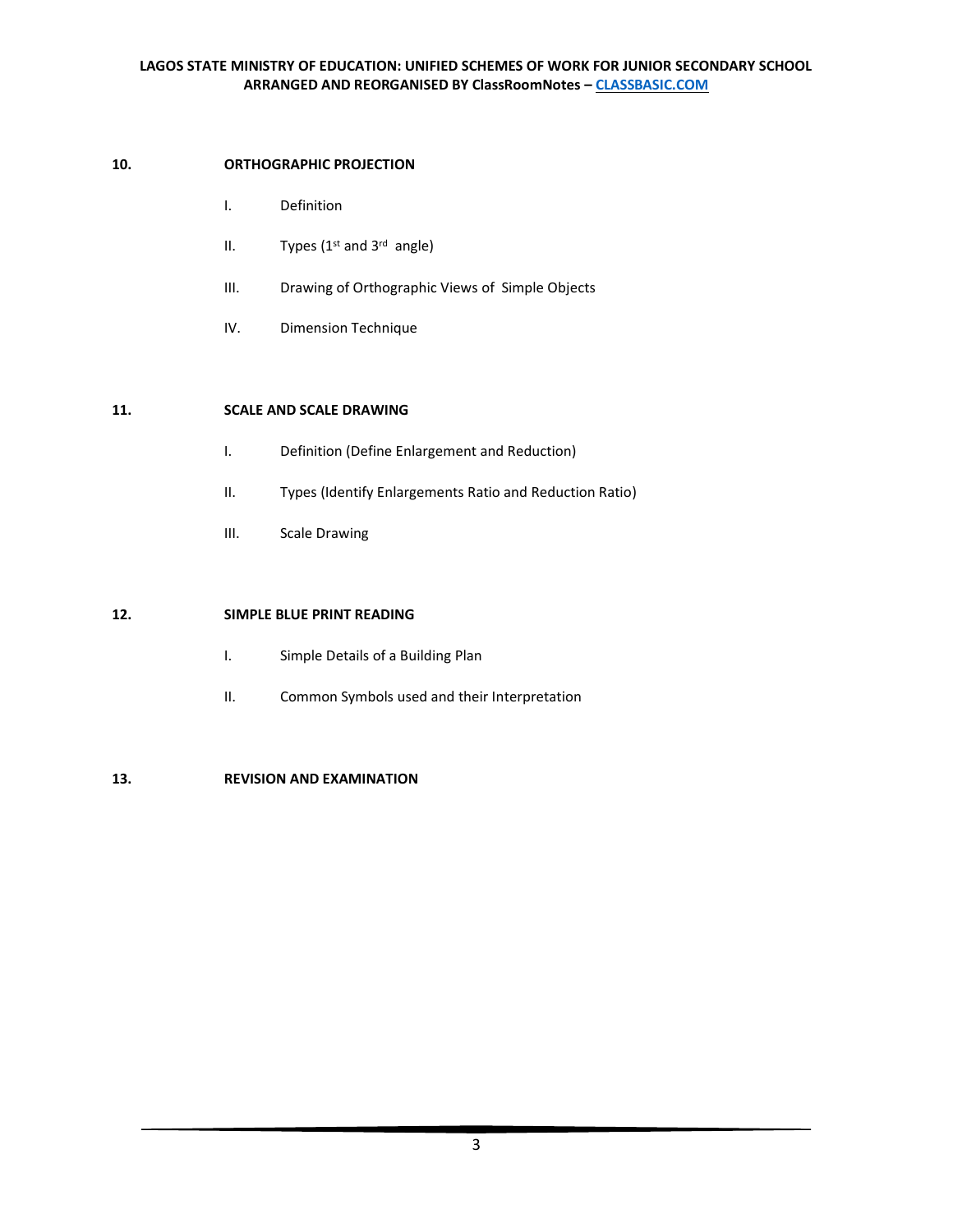# **BASIC TECHNOLOGY**

# **JUNIOR SECONDARY SCHOOL (JSS 3)**

# **SECOND TERM**

# **WEEK TOPICS/CONTENTS**

**1. REVISION OF LAST TERM'S WORK** 

# **2. BUILDING CONSTRUCTION I – BUILDING COMPONENTS**

Identification of Parts of a Building

### **3. FOUNDATION**

Types and Uses (Define, State Types and make Sketches of Foundation, Walls and

Floors)

# **WALLS AND FLOORS**

- I. Types
- II. Walling Materials (Mention Walling Materials and Uses)
- III. Floor Materials

# **4. BUILDING COMPONENTS II**

- WINDOWS, DOORS AND ROOFS
- Types, sketches and uses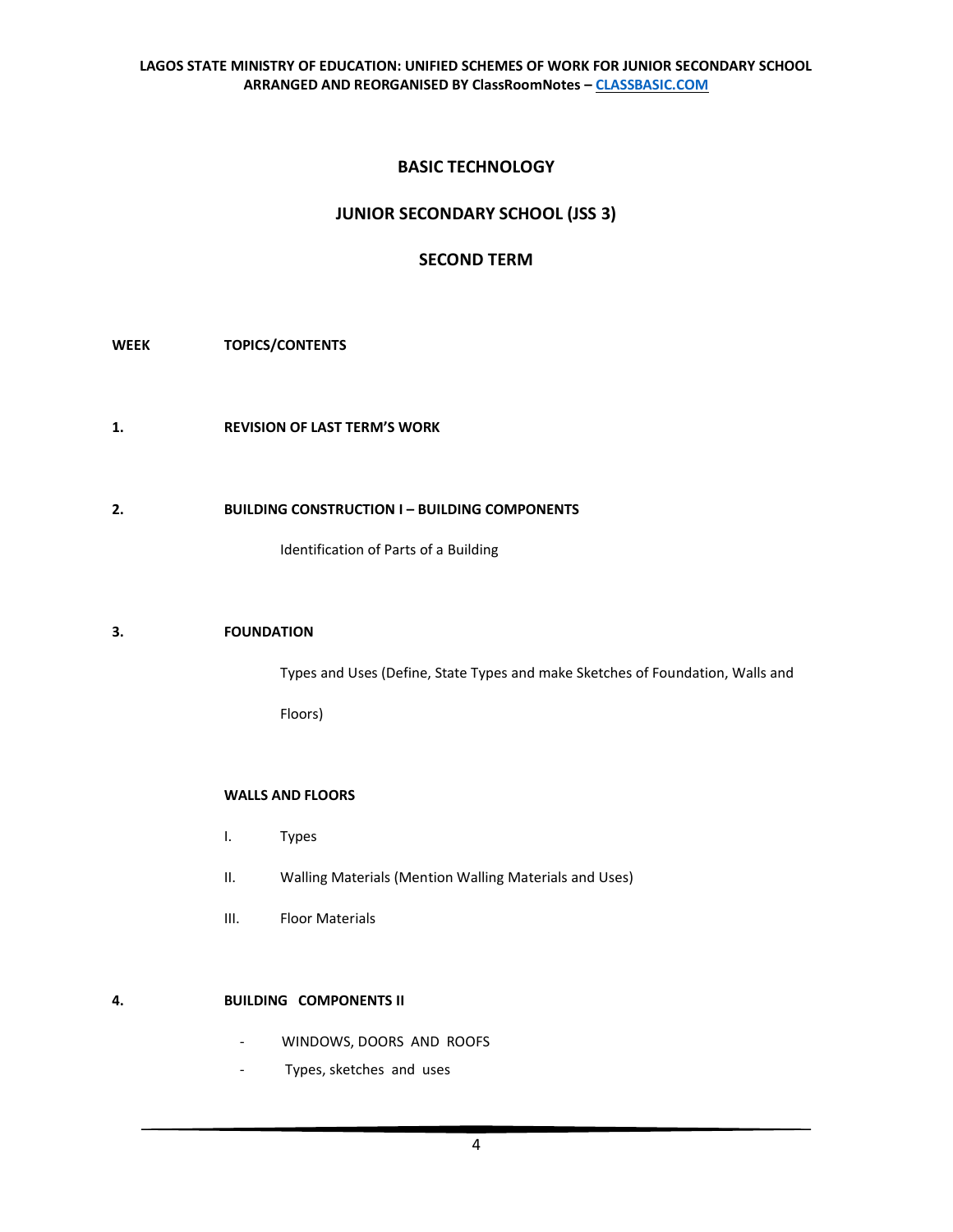### **5. WOODWORK PROJECTS – WOODWORK JOINTS**

- **I.** Types and uses ( State types, Uses and make sketches of woodwork joints)
- **II.** Simple woodwork projects (produce various simple objects)

### **6. WOODWORK PROJECTS**

Simple Woodwork Projects – Produce Simple Wood Projects using Simple Machine and

Tools

### **7. METALWORK PROJECTS I – METAL JOINING**

- I. Methods of Joining Metals
- II. Tools and Materials used for Joining Metals

## **8. METAL WORK PROJECTS II**

Simple Metal Work Projects e.g. Bottle Opener, Trash Bin/Cans, etc.

#### **9. MACHINE MOTION – MOTION IN ENGINEERING SYSTEM**

- I. Definition (Define Motion and State Types of Motion in Engineering System)
- II. Types (Linear and Rotary)
- III. Conversion (Explain the need of Conversion from Rotary to Linear and

Vice Versa, Mention Devices/Machines that carryout the Conversion).

IV. Application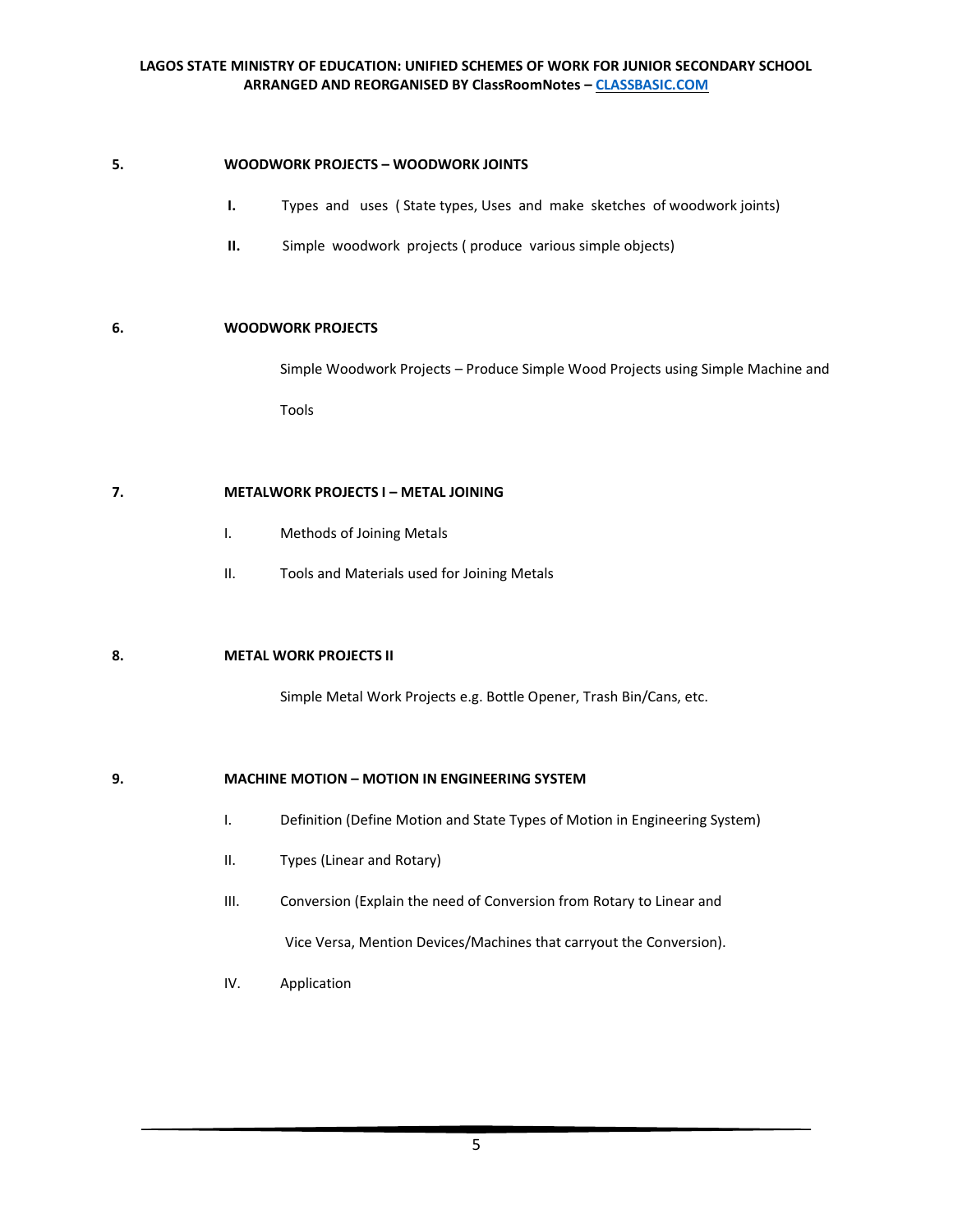# **10. SIMPLE ELECTRICAL WIRING I**

Schematic Diagram of Electrical Circuit (Series and Parallel) – Draw and Read Simple Electric

Circuit Diagram.

# ` **SIMPLE ELECTRICAL WIRING II**

Wiring Tools and Materials – Identify, Select and Use Appropriate Tools and Materials to

Wire Simple Electric Circuit

**11. – 13. REVISION AND EXAMINATION**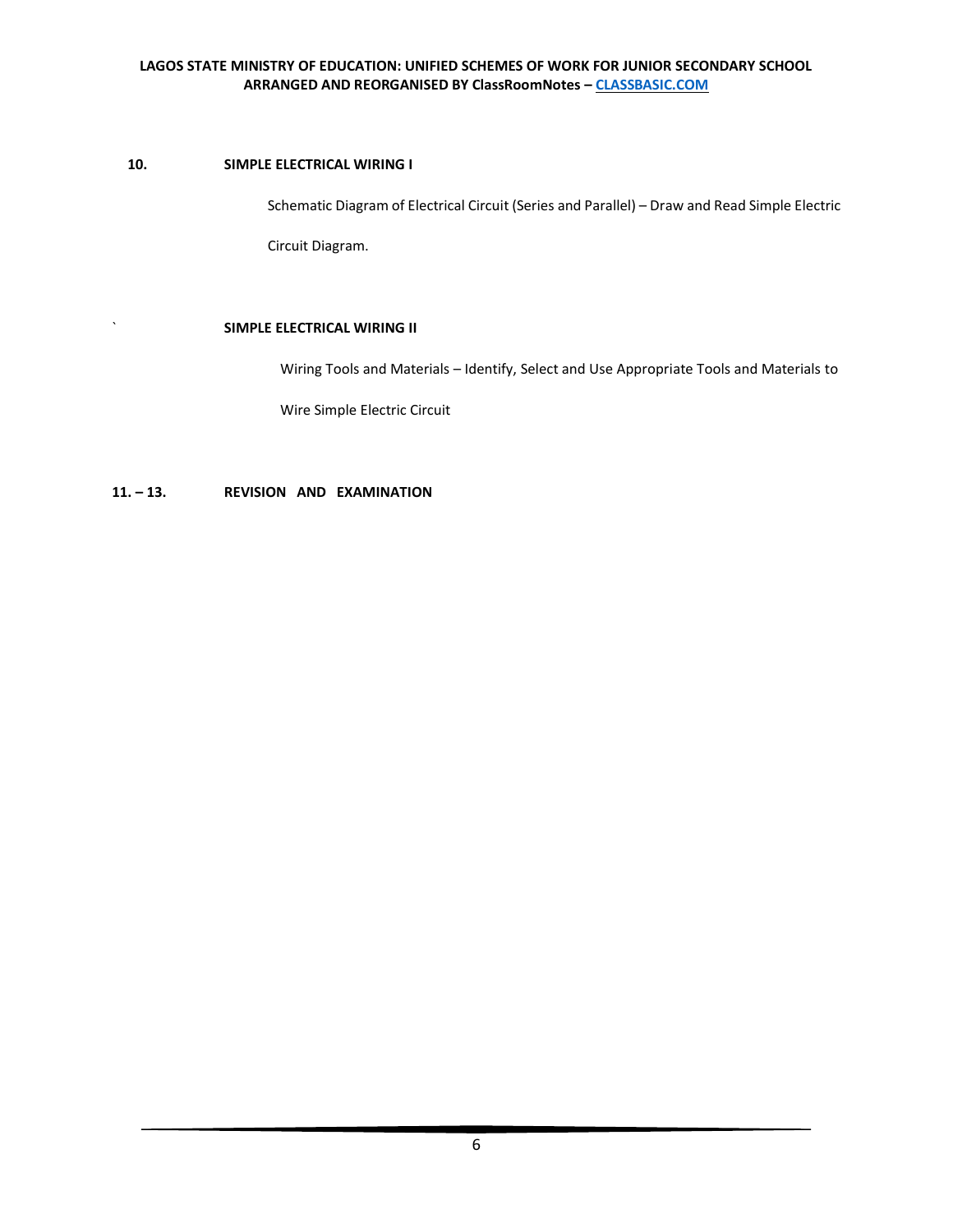# **BASIC TECHNOLOGY**

# **JUNIOR SECONDARY SCHOOL (JSS 3)**

# **THIRD TERM**

### **WEEK TOPICS/CONTENTS**

**1. REVISION OF LAST TERM'S WORK** 

### **2. FAULT DETECTION**

- I. Definition ( trouble shooting)
- II. Tools for Fault Detection

### **3. BASIC ELECTRONICS I**

- I. Identify Electronic Devices
- II. Basic Emission Theory
- III. Types of Electronic Devices Describe and Demonstrate their Functions

### **4. BASIC ELECTRONICS II**

- I. Components (Mention and Identify Components of Electronic Devices)
- II. Uses (Mention Uses Components of Electronic Devices)

### **5. MACHINE MOTION**

I. Linear Motion